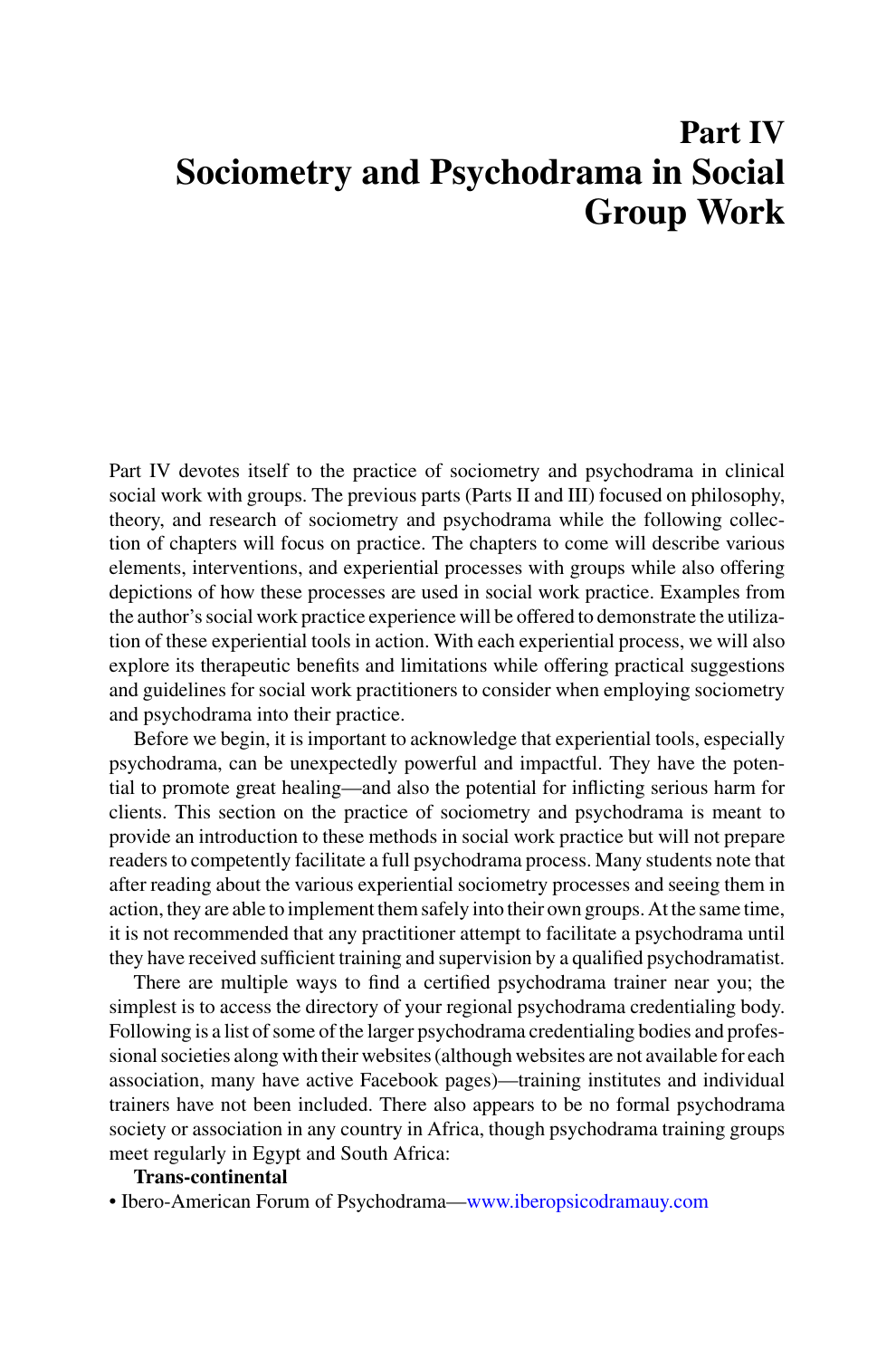- International Association of Group Psychotherapy and Group Processes, Psychodrama Section[—www.iagp.com](https://www.iagp.com)
- Federation of European Psychodrama Training Organizations[—www.fepto.com](https://www.fepto.com) **North America**
- American Board of Examiners in Sociometry, Psychodrama and Group Psychotherapy[—www.psychodramacertification.org](https://www.psychodramacertification.org)
- American Society of Group Psychotherapy and Psychodrama[—www.asgpp.org](https://www.asgpp.org)
- Association of Psychodrama, Sociometry, and Spontaneous Theater of Costa Rica[—www.asistecostarica.jimdo.com](https://www.asistecostarica.jimdo.com)
- [Mexican School of Psychodrama and Sociometry—www.psicodrama.wixsite.com/](https://www.psicodrama.wixsite.com/emps/inicio) emps/inicio

### **South America**

- Argentine Psychodrama Society (SAP)
- Association of Psychodrama and Sociometry of Ecuadorian (APSE)
- Brazilian Association of Psychodrama and Sociodrama[—www.abps.org.br](https://www.abps.org.br)
- Brazilian Federation of Psychodrama[—www.febrap.org.br](https://www.febrap.org.br)
- Paraguayan Association of Psychodrama and Group Psychotherapy
- Venezuelan School of Psychodrama (EVP)

## **Europe**

- Psychodrama Association for Europe E.V.[—www.psychodrama-for-europe.eu/](https://www.psychodrama-for-europe.eu/)
- Albanian Association for Psychodrama
- • [Association for Psychodrama in the Netherlands and Belgium—www.psychodra](https://www.psychodrama.nu) ma.nu
- Association of Group Psychodrama and Psychotherapy (Spain)[—www.assg.org](https://www.assg.org)
- Austrian Psychodrama Section[—https://www.psychodrama-austria.at/](https://www.psychodrama-austria.at/)
- Balkan Association in Psychodrama, Sociometry, and Group Psychotherapy [www.balkanpsychodramaedu.com](https://www.balkanpsychodramaedu.com)
- British Psychodrama Association[—www.psychodrama.org.uk](https://www.psychodrama.org.uk)
- • [Bulgarian Society for Psychodrama and Group Therapy—www.psychodrama](https://www.psychodrama-bg.org)bg.org
- [Danish Society of Psychodrama and Action Therapy—www.dp.dk/decentrale-enh](https://www.dp.dk/decentrale-enheder/dansk-psykodrama-selskab/) eder/dansk-psykodrama-selskab/
- Estonian Psychodrama Association[—www.fepto.com/estonia](https://www.fepto.com/estonia)
- German Psychodrama Association[—www.psychodrama-deutschland.de](https://www.psychodrama-deutschland.de)
- Hungarian Psychodrama Association[—www.pszichodrama.hu](https://www.pszichodrama.hu)
- Italian Association of Morenian Psychodramatists[—www.aipsim.it](https://www.aipsim.it)
- Nordic Board of Examiners in Psychodrama, Sociometry and Group Psychotherapy[—www.nbbe.eu](https://www.nbbe.eu)
- Polish Psychodrama Association[—www.psychodrama.pl](https://www.psychodrama.pl)
- • [Portuguese Psychodrama Association—www.sociedadeportuguesapsicodrama.](https://www.sociedadeportuguesapsicodrama.com) com
- [Psychodrama Helvetia \(Association of Interest of Swiss Psychodramatists\)—www.](https://www.pdh.ch/de/) pdh.ch/de/
- Psychodrama Society in Norway[—www.psykodramaforeningen.no/](https://www.psykodramaforeningen.no/)
- Romanian Association of Classical Psychodrama[—www.psihodramaclasica.ro](https://www.psihodramaclasica.ro)